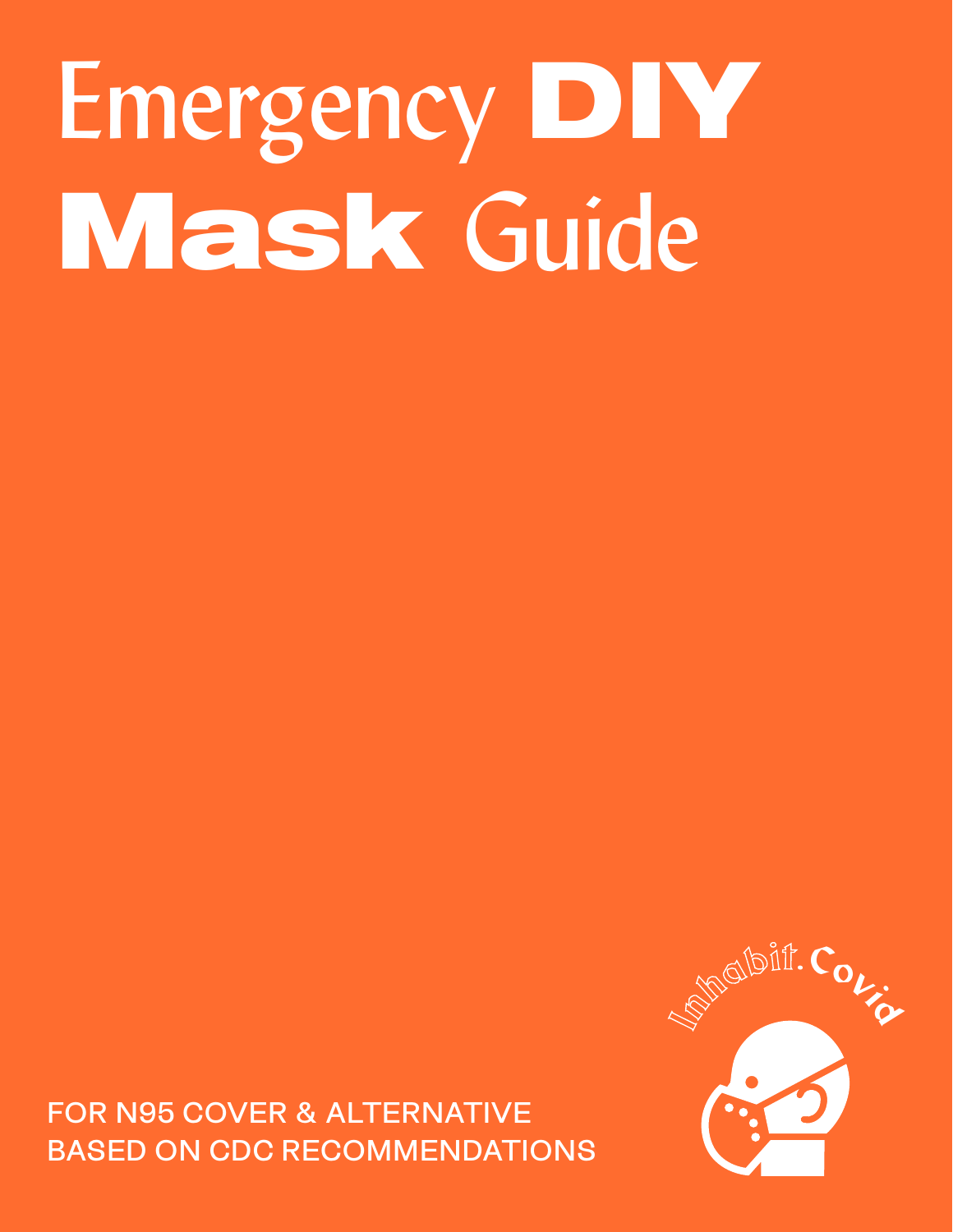No one is coming to save us. It's clear the politicians have no plan, and the elites would rather fill a million caskets than gracefully let capitalism die.

Some health workers are still being instructed not to wear masks at work—even after the Center for Disease Control and World Health Organization have admitted masks save lives.

### It's up to us to give ourselves the means to survive their catastrophe.

These masks are based on [research](https://smartairfilters.com/en/blog/best-materials-make-diy-face-mask-virus/)<sup>1</sup> on effective household items that provide some measure of protection against transmission. Made with HEPA filters and high thread-count sheets, these are machine washable. **They can be used to help healthcare personnel keep their N95 masks protected**, and are more effective than bandanas in case of complete depletion of N95 masks for those needing to continue working in ["essential services"](https://idph.iowa.gov/Emerging-Health-Issues/Novel-Coronavirus/Essential-Services-Personnel)<sup>2</sup> and wishing to protect themselves and others, those needing to leave their houses for <u>[essential reasons](https://www.cdc.gov/coronavirus/2019-ncov/healthcare-facilities/dialysis.html)</u><sup>3</sup>, and those needing to take care of [a loved](https://www.cdc.gov/coronavirus/2019-ncov/if-you-are-sick/care-for-someone.html)<sup>4</sup> one safely at home when **no other personal protective equipment is available.** 

The risk of transmission is lowered if both parties are wearing masks during interaction in addition to social distancing. If you have 4 of the masks, and wear one per day, each one placed in it's own individual bag, and wear #1 on day one, #2 on day two, and so on, by the time you return to #1, the mask would be essentially timesterilized, as coronavirus does not survive more than a few hours on fabrics.

[The effectiveness of homemade](https://www.ncbi.nlm.nih.gov/pmc/articles/PMC2440799/)  [masks, in the event of no other](https://www.ncbi.nlm.nih.gov/pmc/articles/PMC2440799/)  [alternative, has been shown to reduce](https://www.ncbi.nlm.nih.gov/pmc/articles/PMC2440799/) the risk of pathogen transmission.<sup>5</sup>

5. https://www.ncbi.nlm.nih.gov/pmc/articles/PMC2440799/

<sup>1.</sup> https://smartairfilters.com/en/blog/best-materials-make-diy-face-mask-virus/

<sup>2.</sup> https://idph.iowa.gov/Emerging-Health-Issues/Novel-Coronavirus/Essential-Services-Personnel

<sup>3.</sup> https://www.cdc.gov/coronavirus/2019-ncov/healthcare-facilities/dialysis.html

<sup>4.</sup> https://www.cdc.gov/coronavirus/2019-ncov/if-you-are-sick/care-for-someone.html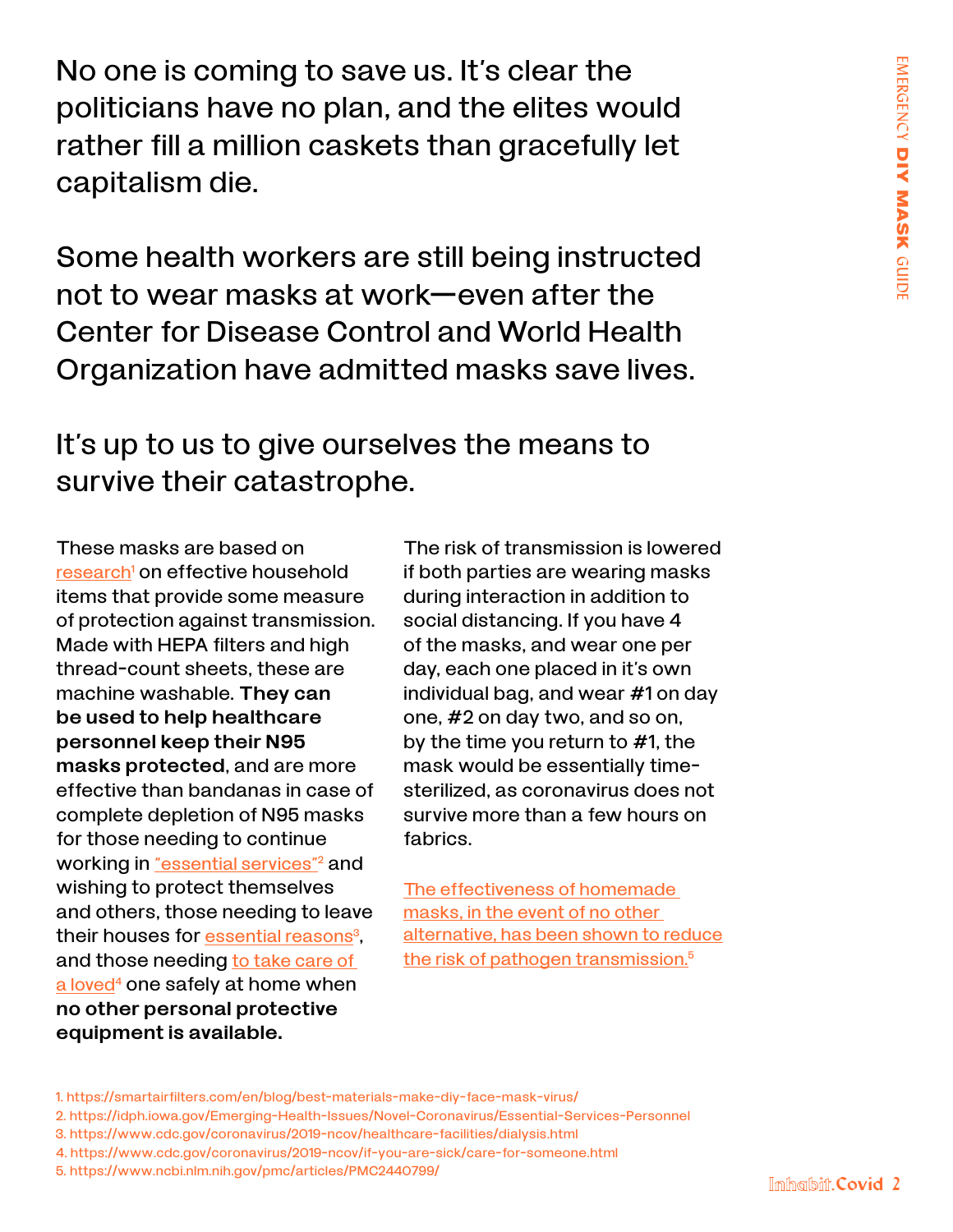### NEEDED MATERIALS fig 1-2

ǠHigh threadcount sheets and [MERV 10](https://www.discountfilters.com/air-filters/16-25-1-merv-11-pleated-air-filter/p109898/?poiu%5B0%5D=109898%2C109862.78&poiu%5B1%5D=181332%2C181268.04&utm_source=google&utm_medium=Product_Search&utm_campaign=google_base&alt_name=6pk+16x25x1+MERV+11+Allergy+Furnace+Air+Filter+by+AIRx&gclid=EAIaIQobChMI2JOBvtuu6AIViZ6zCh1uawZvEAQYASABEgLzE_D_BwE)  [or above Home](https://www.discountfilters.com/air-filters/16-25-1-merv-11-pleated-air-filter/p109898/?poiu%5B0%5D=109898%2C109862.78&poiu%5B1%5D=181332%2C181268.04&utm_source=google&utm_medium=Product_Search&utm_campaign=google_base&alt_name=6pk+16x25x1+MERV+11+Allergy+Furnace+Air+Filter+by+AIRx&gclid=EAIaIQobChMI2JOBvtuu6AIViZ6zCh1uawZvEAQYASABEgLzE_D_BwE)  **HEPA filters<sup>6</sup>** 

### Pins

ǠPaper Clipsstraightened (anything is better than nothing, but if 5" long when straightened is ideal)

- Ǡ1/4" or 3/8" wide Elastic
- ǠFabric Scissors
- **Sewing Machine**
- **Thread**

Cardboard/ cardstock – one 7 inch square with markings on side for base pattern

\*\*optional use a 7.5" piece of cardboard to loop around 10-15 times to cut all at once to produce 20-30, 7.5" pieces

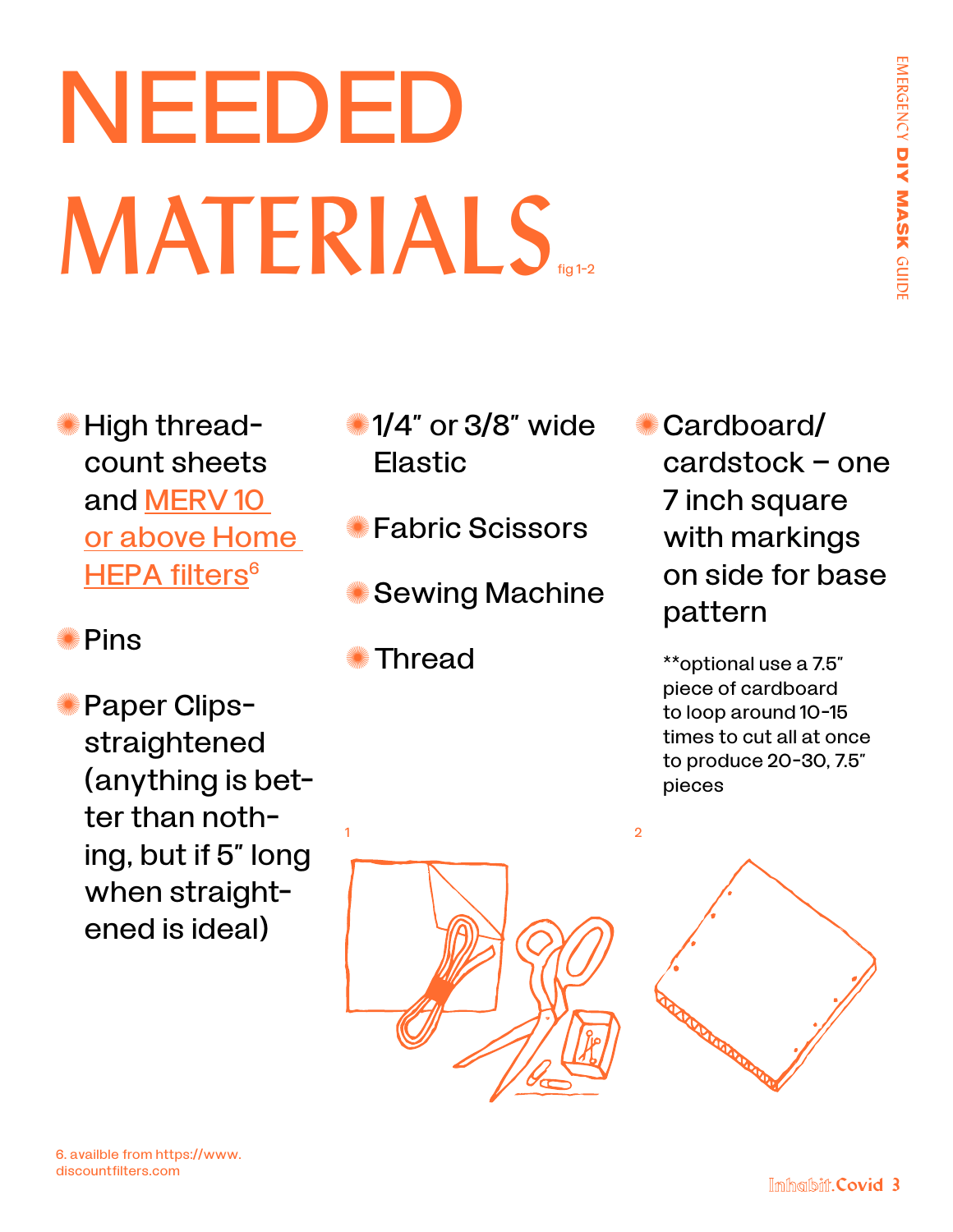### UNIT ASSEMBLY 20

If possible, wear gloves and/or mask during preparation if you are uncertain of your own exposure status, and wipe down all surfaces with disinfectant prior to starting.

### **Station 1: Filter Disassembly**

Take apart HEPA filter by removing the cardboard casing and carefully separating the metal mesh from the filtration material.

### **Station 2: Cutting and Marking**

**fig. 3-6**

Cut out 7" squares out of high thread-count material and HEPA filters, using 2 layers of material, with 1 layer HEPA filter in between, and mark fold lines on top layer from on cardboard pattern.











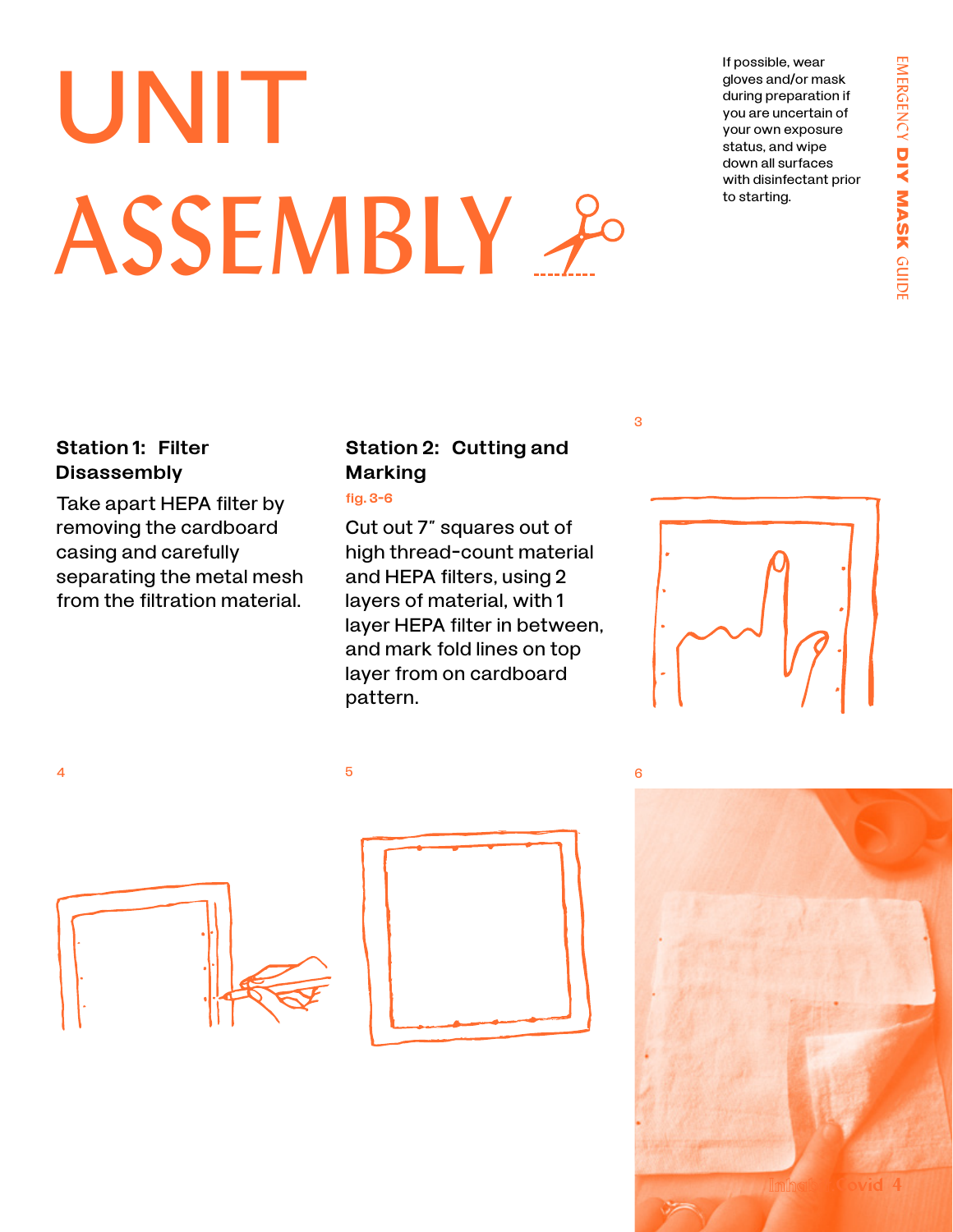# UNIT ASSEMBLY 20

7

#### **Station 3: Ironing**

#### **fig. 7-11**

Fold, matching 3 sets of dots on sides and iron creases on high heat. Pin folds in place on each vertical side.





8





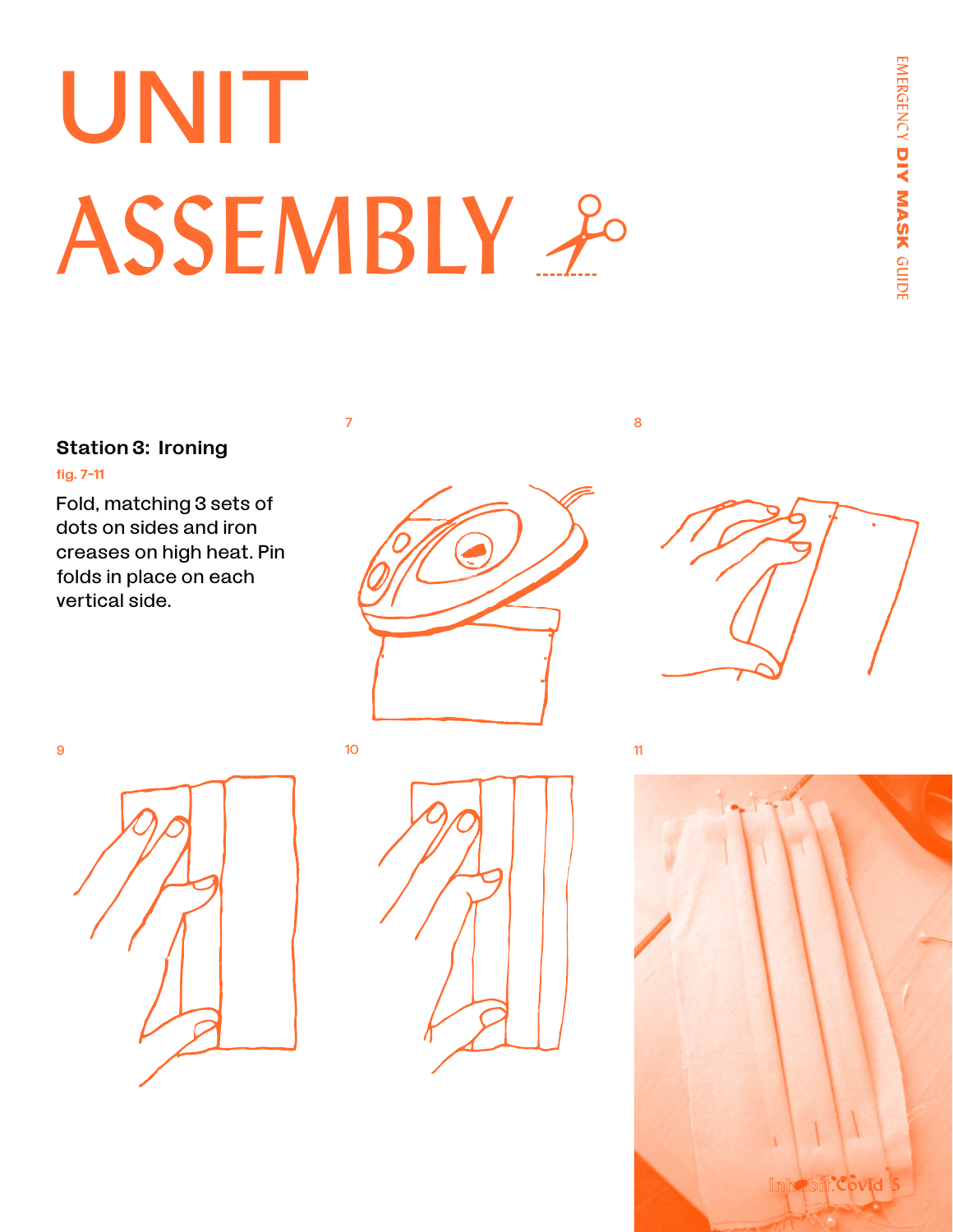# UNIT ASSEMBLY 20

#### **Station 4: Elastic fig. 12+13**

Place one 7.5" piece of elastic to each side of the mask by placing each end of the elastic strip at the top and bottom and pinning in place, be sure that it is not twisted before proceeding.





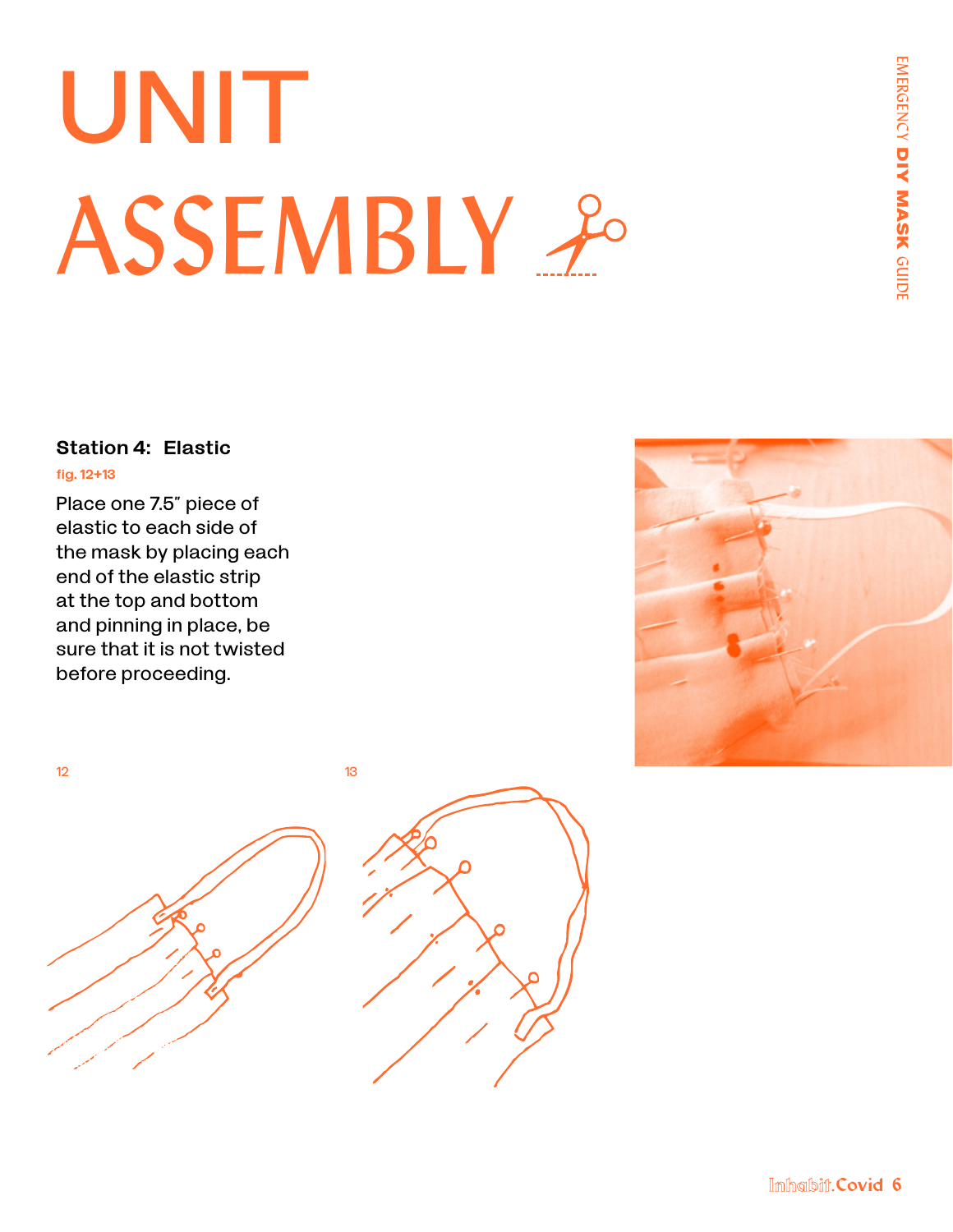### UNIT ASSEMBLY 包

#### **Sewing**

#### **fig 14-19**

Place one prepared mask on the machine and prepare to sew the edge with the elastic ends. Place machine on a zigzag stitch and sew along the entire edge, removing pins as you go. Repeat with other side

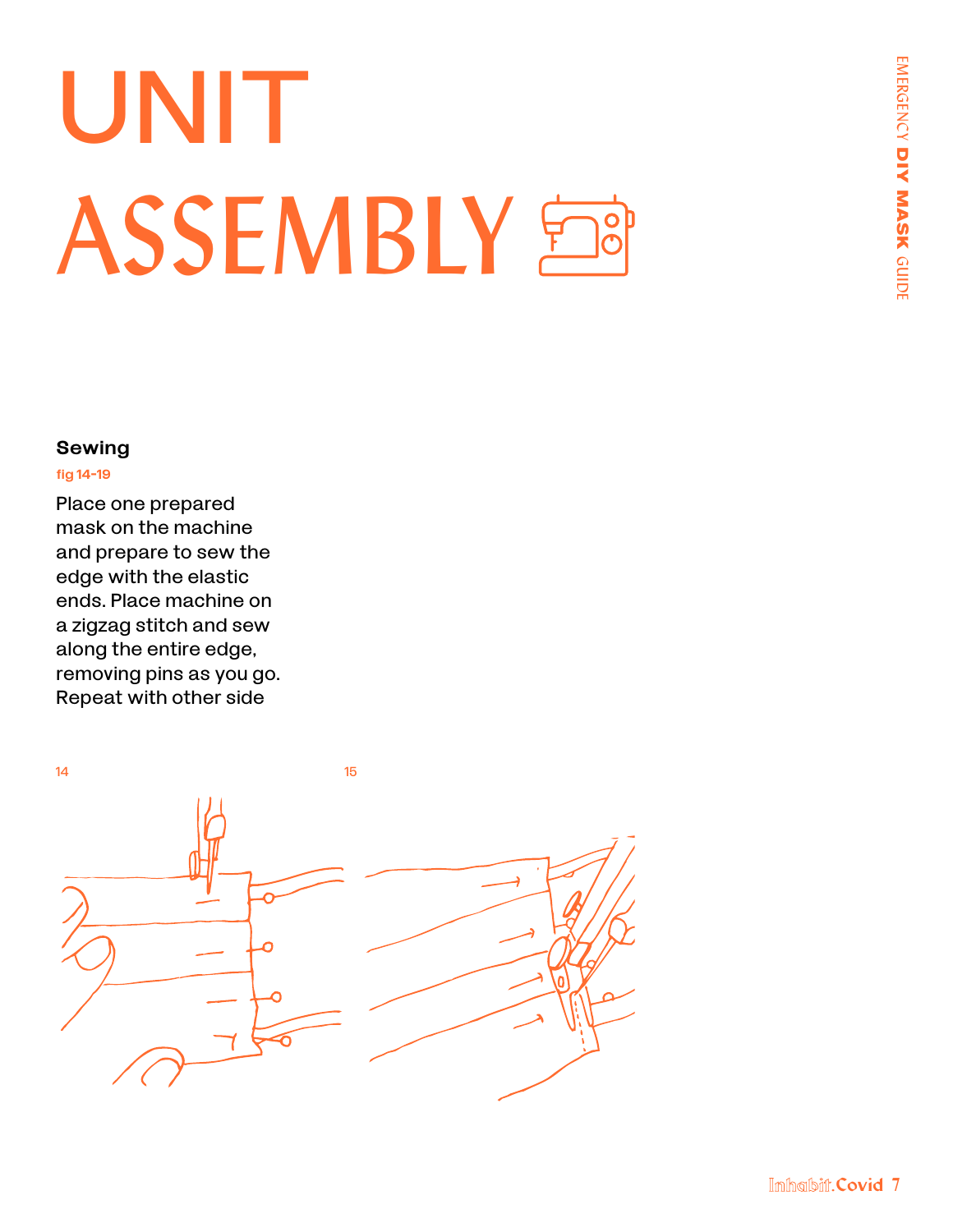# UNIT ASSEMBLY 的

#### **Sewing**

#### **fig 16-19**

Place opened paper clip at top edge, sandwiched between fabric layers. Zig zag stitch along entire top edge, being careful to catch the paper clip in the stitch. (If your machine doesn't zig-zag, sew 1st straight row 1/2" from the edge, place paper clip, then sew

a second row 3/8" from the edge, catching paper clip between rows).

Cut loose threads, trim up any frays, examine product and correct any defects.





 $9$  10  $10$  11  $11$ 

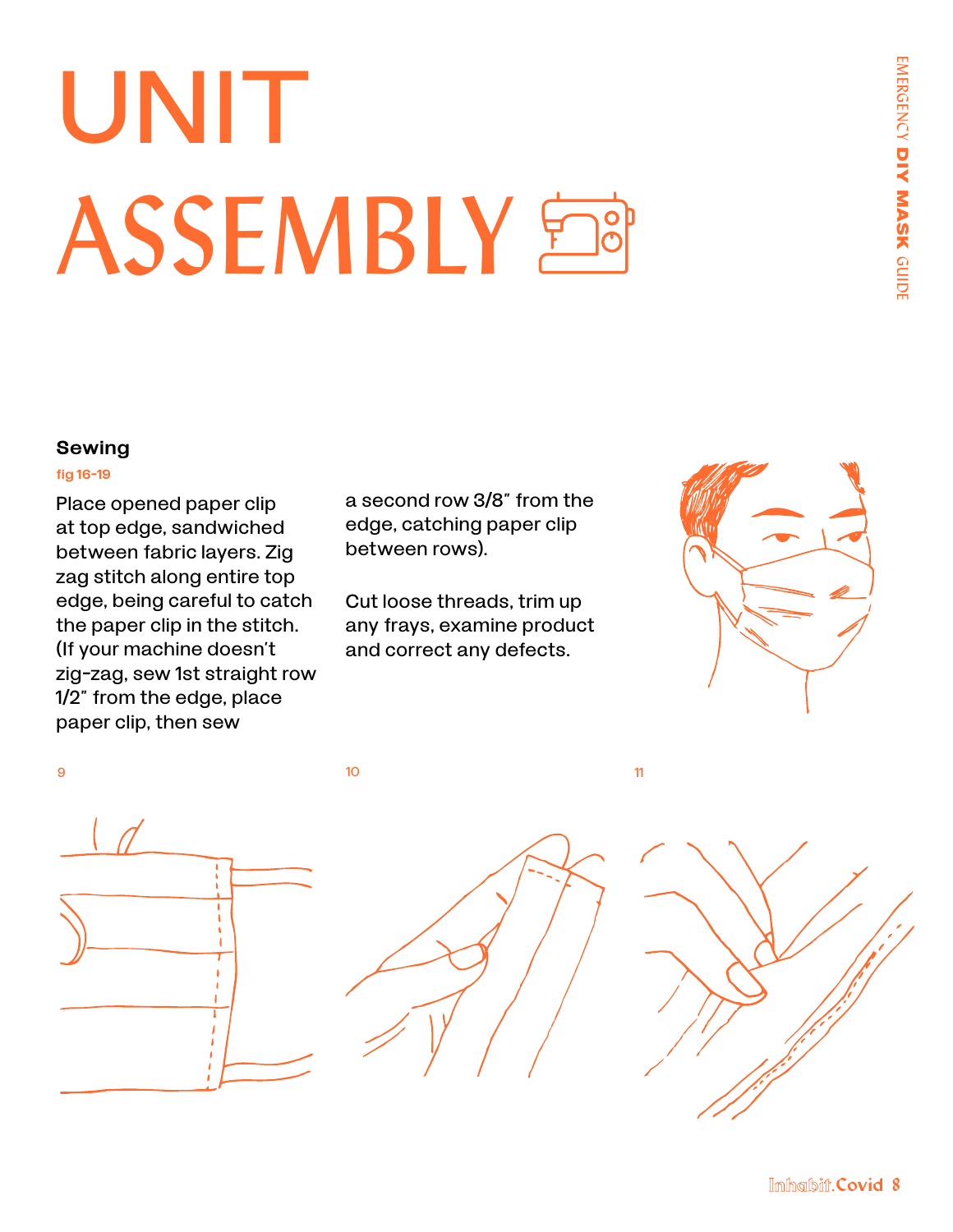

In a time of crisis when no other options are available—the CDC has implemented guidelines on the use of homemade masks for Health Care Personnel:

"HCP use of homemade masks In settings where facemasks are not available, HCP might use homemade masks (e.g., bandana, scarf) for care of patients with COVID-19 as a last resort. However, homemade masks are not considered PPE, since their capability to protect HCP is unknown. Caution should be exercised when considering this option. Homemade masks should ideally be used in combination with a face shield that covers the entire front (that extends to the chin or below) and sides of the face."<sup>7</sup>

7. https://www.cdc.gov/coronavirus/2019-ncov/hcp/ppe-strategy/ face-masks.html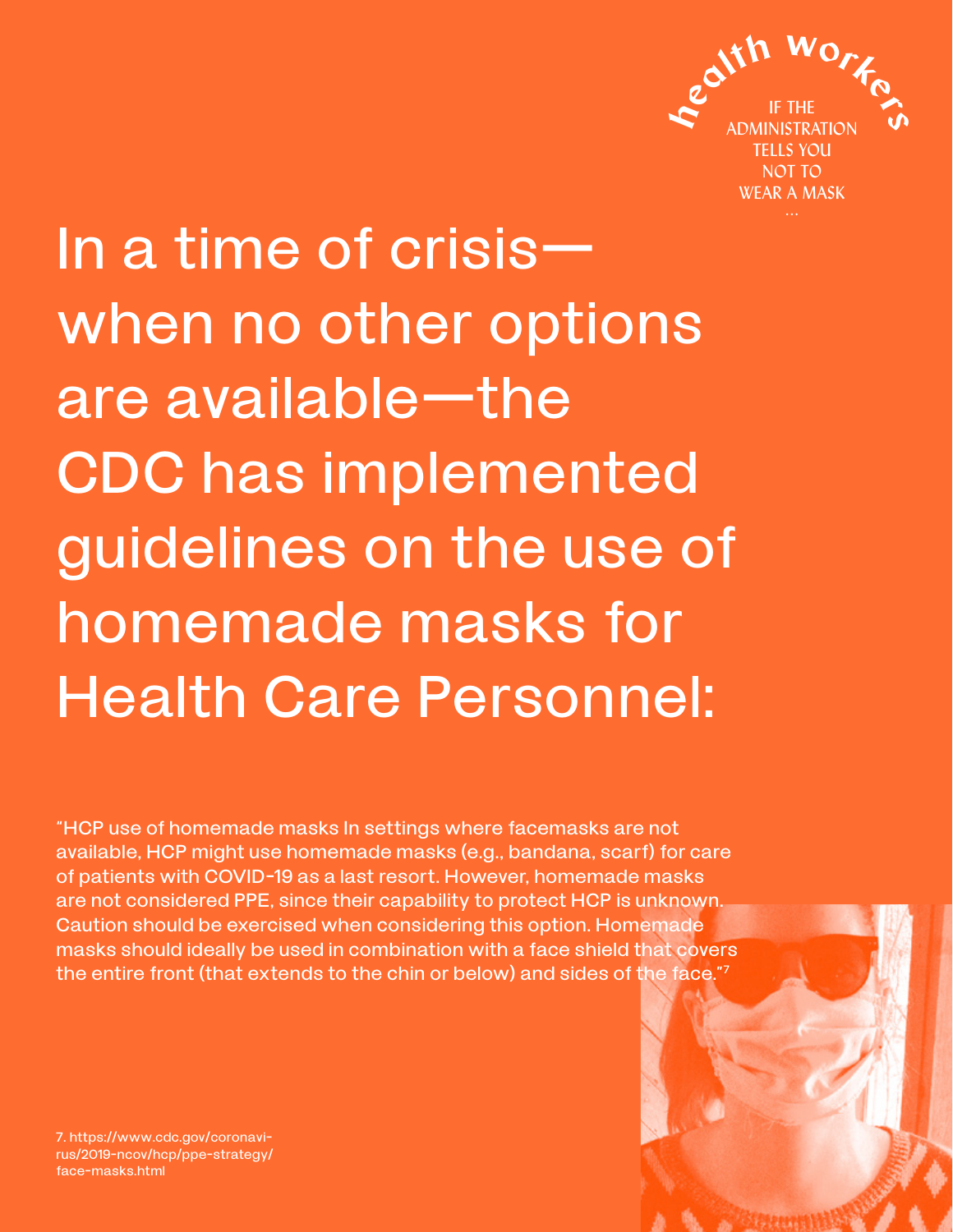### PATTERN

7''

7''

0

Print this page at 100%. Cut from heavy cardstock for base pattern